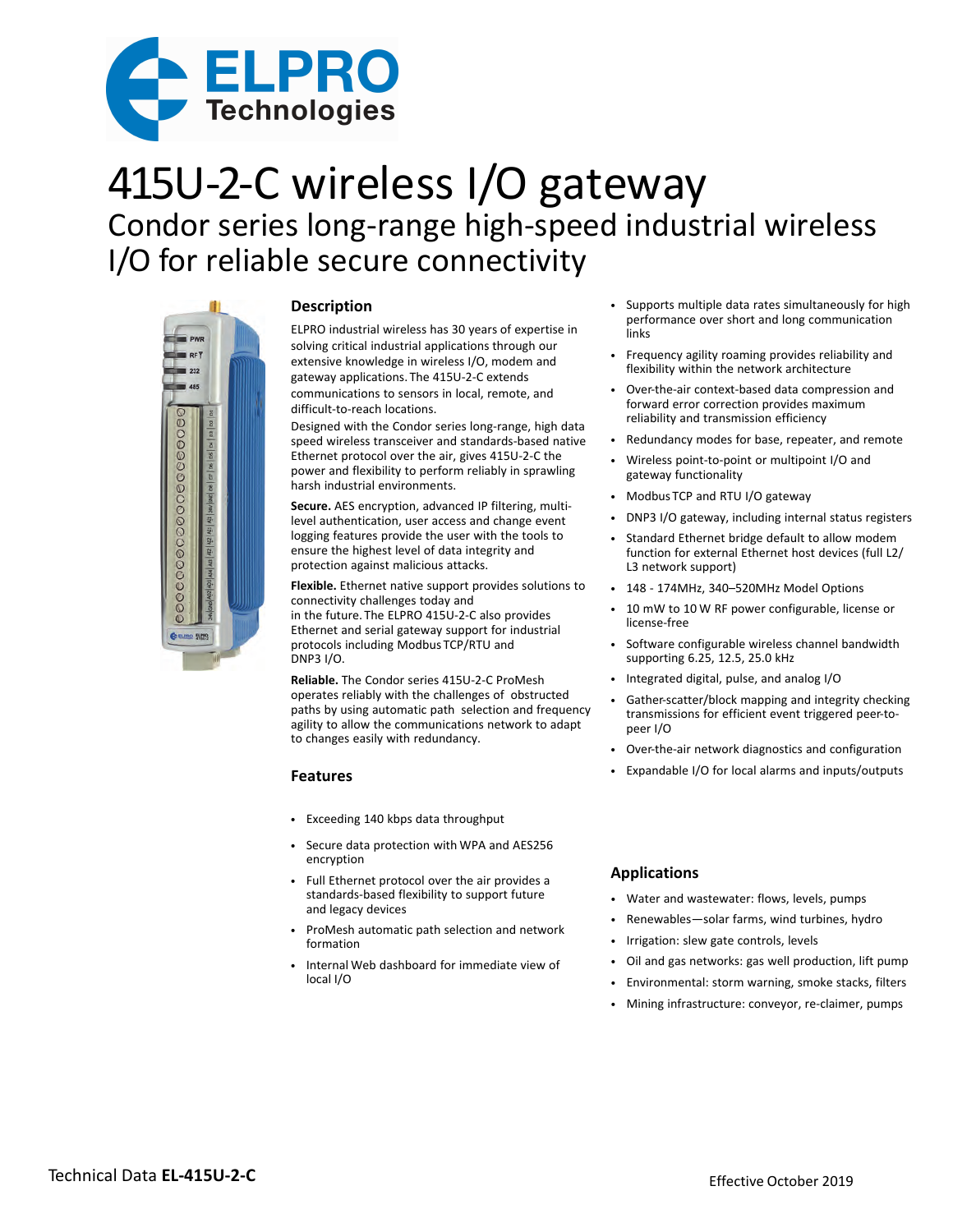Effective October 2019

# **Specifications**

| <b>Specification</b>                                 | <b>Description</b>                                                                                                                                                                                       |                                                                                                                                    |                                   |                                                                               |  |  |
|------------------------------------------------------|----------------------------------------------------------------------------------------------------------------------------------------------------------------------------------------------------------|------------------------------------------------------------------------------------------------------------------------------------|-----------------------------------|-------------------------------------------------------------------------------|--|--|
| <b>Transmitter and receiver</b>                      |                                                                                                                                                                                                          |                                                                                                                                    |                                   |                                                                               |  |  |
| Frequency <sub>1</sub>                               | 148–174 MHz                                                                                                                                                                                              |                                                                                                                                    |                                   |                                                                               |  |  |
|                                                      |                                                                                                                                                                                                          | 340–400 MHz                                                                                                                        |                                   |                                                                               |  |  |
|                                                      |                                                                                                                                                                                                          | 400-480 MHz<br>470–520 MHz                                                                                                         |                                   |                                                                               |  |  |
| Transmit power-peak 1                                |                                                                                                                                                                                                          |                                                                                                                                    | 10 mW-10 W (+40 dBm) configurable |                                                                               |  |  |
| Transmit power                                       | OPSK<br>16-0AM, 64 0AM<br>2-FSK, 4-FSK                                                                                                                                                                   |                                                                                                                                    |                                   | 4 W (+36 dBm)<br>2.5 W (+34 dBm)<br>10 W (+40 dBm)                            |  |  |
| Modulation                                           |                                                                                                                                                                                                          | QPSK, 16-QAM, 64-QAM<br>2-FSK or 4-FSK (compatibility mode)                                                                        |                                   |                                                                               |  |  |
| Receiver sensitivity<br>6.25/12.5/25 kHz             | QPSK-FEC<br>QPSK<br>16-0AM<br>64-0AM<br>2-FSK<br>4-FSK                                                                                                                                                   |                                                                                                                                    |                                   | $-116$ dBm<br>$-113$ dBm<br>$-104$ dBm<br>$-97$ dBm<br>–110 dBm<br>$-102$ dBm |  |  |
| Channel spacing                                      |                                                                                                                                                                                                          | 6.25, 12.5, 25.0kHz (software configurable)                                                                                        |                                   |                                                                               |  |  |
| Data rate raw                                        |                                                                                                                                                                                                          | 6.25 kHz                                                                                                                           | 12.5 kHz                          | 25.0 kHz                                                                      |  |  |
| no compression ②                                     | QPSK-FEC                                                                                                                                                                                                 | 4 kbps                                                                                                                             | 8 kbps                            | 16 kbps                                                                       |  |  |
|                                                      | <b>QPSK</b>                                                                                                                                                                                              | 8 kbps                                                                                                                             | 16 kbps                           | 32 kbps                                                                       |  |  |
|                                                      | 16-0AM                                                                                                                                                                                                   | 16 kbps                                                                                                                            | 32 kbps                           | 64 kbps                                                                       |  |  |
|                                                      | 64-0AM                                                                                                                                                                                                   | 24 kbps                                                                                                                            | 48 kbps                           | 96 kbps                                                                       |  |  |
|                                                      | 2-FSK                                                                                                                                                                                                    |                                                                                                                                    | 4.8 kbps                          | 9.6 kbps                                                                      |  |  |
|                                                      | 4-FSK                                                                                                                                                                                                    |                                                                                                                                    | 9.6 kbps                          | 19.2 kbps                                                                     |  |  |
| Typical data throughput                              | 64-0AM                                                                                                                                                                                                   | 45 kbps                                                                                                                            | 80 kbps                           | 140 kbps                                                                      |  |  |
| Typical range<br>(LoS QPSK-FEC)<br>Antenna connector | SMA female                                                                                                                                                                                               | 62 miles (100 km) at 4 W<br>10 miles (16 km) at 0.5 W                                                                              |                                   |                                                                               |  |  |
|                                                      |                                                                                                                                                                                                          |                                                                                                                                    |                                   |                                                                               |  |  |
| <b>Protocols and configuration</b>                   |                                                                                                                                                                                                          |                                                                                                                                    |                                   |                                                                               |  |  |
| System address                                       |                                                                                                                                                                                                          |                                                                                                                                    |                                   |                                                                               |  |  |
| Networking protocols                                 |                                                                                                                                                                                                          | ESSID; 1 to 31-character text string<br>TCP/IP, UDP, ARP, DHCP, DNS, ICMP, HTTP, VLAN<br>802.10, IPv6 pass through                 |                                   |                                                                               |  |  |
| Industrial protocols                                 |                                                                                                                                                                                                          | Gateway: Modbus RTU, Modbus TCP, DNP3 I/O<br>Pass through: EtherNet/IP, Profinet, DNP, IEC 61850,<br>and others                    |                                   |                                                                               |  |  |
| Configurable parameters                              | Unit details, I/O mappings, I/O parameters,<br>radio settings                                                                                                                                            |                                                                                                                                    |                                   |                                                                               |  |  |
|                                                      |                                                                                                                                                                                                          | DNP3 I/O and gateway (level $2+$ )                                                                                                 |                                   |                                                                               |  |  |
|                                                      |                                                                                                                                                                                                          | Modbus TCP/RTU gateway                                                                                                             |                                   |                                                                               |  |  |
|                                                      |                                                                                                                                                                                                          | Embedded Modbus master/slave for I/O transfer                                                                                      |                                   |                                                                               |  |  |
|                                                      | Frequency agility parameters for automatic selection<br>of radio paths, prioritization of traffic flows, bandwidth<br>efficiency features, bandwidth utilization, redundancy,<br>routing, bridging, VLAN |                                                                                                                                    |                                   |                                                                               |  |  |
| User configuration                                   | Network access: USB or Ethernet                                                                                                                                                                          |                                                                                                                                    |                                   |                                                                               |  |  |
|                                                      |                                                                                                                                                                                                          | Remote access: over the air                                                                                                        |                                   |                                                                               |  |  |
| Security                                             |                                                                                                                                                                                                          | protected configuration                                                                                                            |                                   | WPA2-PSK, AES 256 bit, multilevel password                                    |  |  |
| IP filtering                                         |                                                                                                                                                                                                          | IP address, MAC address, ARP filtering<br>whitelist/blacklist                                                                      |                                   |                                                                               |  |  |
| <b>LED indications and diagnostics</b>               |                                                                                                                                                                                                          |                                                                                                                                    |                                   |                                                                               |  |  |
| LED indication                                       |                                                                                                                                                                                                          | digital I/O, analog I/O status                                                                                                     |                                   | Power/OK, Radio TX/RX/Link, RS-232, RS-485,                                   |  |  |
| <b>Reported diagnostics</b>                          |                                                                                                                                                                                                          |                                                                                                                                    |                                   |                                                                               |  |  |
| Network diagnostics                                  |                                                                                                                                                                                                          | Diagnostic capture to Wireshark™ format file                                                                                       |                                   |                                                                               |  |  |
| Radio diagnostics                                    |                                                                                                                                                                                                          | Channel utilization, RSSI measurements (dBm),<br>background noise, connectivity information/statistics<br>available Web/Modbus reg |                                   |                                                                               |  |  |
| Logging                                              |                                                                                                                                                                                                          | Optional internal data logging for I/O and events.<br>Logging memory 1 MB                                                          |                                   |                                                                               |  |  |

| <b>Specification</b>   | <b>Description</b>                                                                                                 |
|------------------------|--------------------------------------------------------------------------------------------------------------------|
| <b>Connections</b>     |                                                                                                                    |
| LAN                    | 1 x 10/100Base-T auto-MDIX RJ-45                                                                                   |
| Serial                 | 1 x RS-232, 1 x RS-485, 110-230400 bps<br>Serial over IP modem support                                             |
| <b>Operation</b>       |                                                                                                                    |
| Modes-topology         | Point to multipoint<br>Base, repeater, remote unit types<br>ProMesh automatic path selection or fixed links        |
|                        | Manual mode for advanced configuration                                                                             |
| Input and output       |                                                                                                                    |
| Discrete input ③       | 8 digital I/O (1–4 configurable as PI or PO)<br>On-state voltage: <2.1 Vdc                                         |
|                        | Wetting current: 5 mA                                                                                              |
|                        | Max. I/P pulse rate-DI 1/2: 50 kHz, DI 3/4: 1 kHz<br>Max. I/P pulse width-DI 1/2: 10 µs, PI 3/4: 0.2 ms            |
| Discrete output ③      | 8 digital I/O (1-4 configurable as PI or PO)<br>Working voltage maximum: 30 Vdc<br>Working current maximum: 200 mA |
| Analog inputs          | Max. O/P pulse rate-PO max. rate: 1 kHz<br>4 AI (2 differential, 2 single ended)                                   |
|                        | Current range: 0-24 mA<br>Voltage input range: Al 1/2: 0–25 V, Al 3/4: 0–5 V<br>Accuracy: 0.1%                     |
|                        | Resolution: 14 bits                                                                                                |
| Analog output          | 2 AO (sourcing)<br>Current range: 0-24 mA<br>Current resolution: 13 bits                                           |
|                        | Accuracy (current): 0.1%                                                                                           |
| Analog loop power      | +24 Vdc output provided to power loop devices<br>Max. current 100 mA-current limited                               |
| Expansion              | 115S series Modbus I/O modules                                                                                     |
| <b>Compliance</b>      |                                                                                                                    |
| FMC                    | FCC CFR47 Part 15; EN 301 489-3; EN 301 489-5                                                                      |
| RF (radio)             | FCC CFR47 Part 90; IC RSS 119; EN 300 113;<br>EN 300 220; AS/NZS4295; AS/NZS4268                                   |
| Safety                 | EN/IEC 62368                                                                                                       |
| Hazardous area         | Class I, Division 2-pending<br>IEC EX Zone 2; ATEX Zone 2-pending                                                  |
| Power supply           |                                                                                                                    |
| Nominal supply         | 10.8-30 Vdc, undervoltage/overvoltage protection                                                                   |
| Battery charger        | Lead-acid or gel cell backup, 500 mA charge                                                                        |
| Average current draw   | 220 mA at 13.8 V (idle), 130 mA at 24 V (idle)                                                                     |
| Transmit current draw  | 2.5 A at 13.8 V (10 W RF), 1.5 A at 24 V (10 W RF)<br>0.9 A at 13.8 V (500 mW RF), 0.5 A at 24 V (500 mW RF)       |
| General                |                                                                                                                    |
| Size (H x W x D)       | 7.20 x 1.38 x 6.20 inches (183 x 35 x 156 mm)                                                                      |
| Housing                | Powder-coated aluminum and high-density<br>thermoplastic, IP20 rated                                               |
| <b>Terminal blocks</b> | Removable, max. conductor 12 AWG                                                                                   |
| Mounting               | DIN rail                                                                                                           |
| Temperature rating     | $-40$ to +158 °F (-40 to +70 °C)                                                                                   |
|                        | 0-90% RH noncondensing                                                                                             |
| Humidity rating        |                                                                                                                    |

 $\oslash$  Data compression will provide an improvement in over-the-air data throughput of up to 50%, depending on data content..

<sup>3</sup> Discrete input and output function shared for total of 8 discrete inputs and outputs.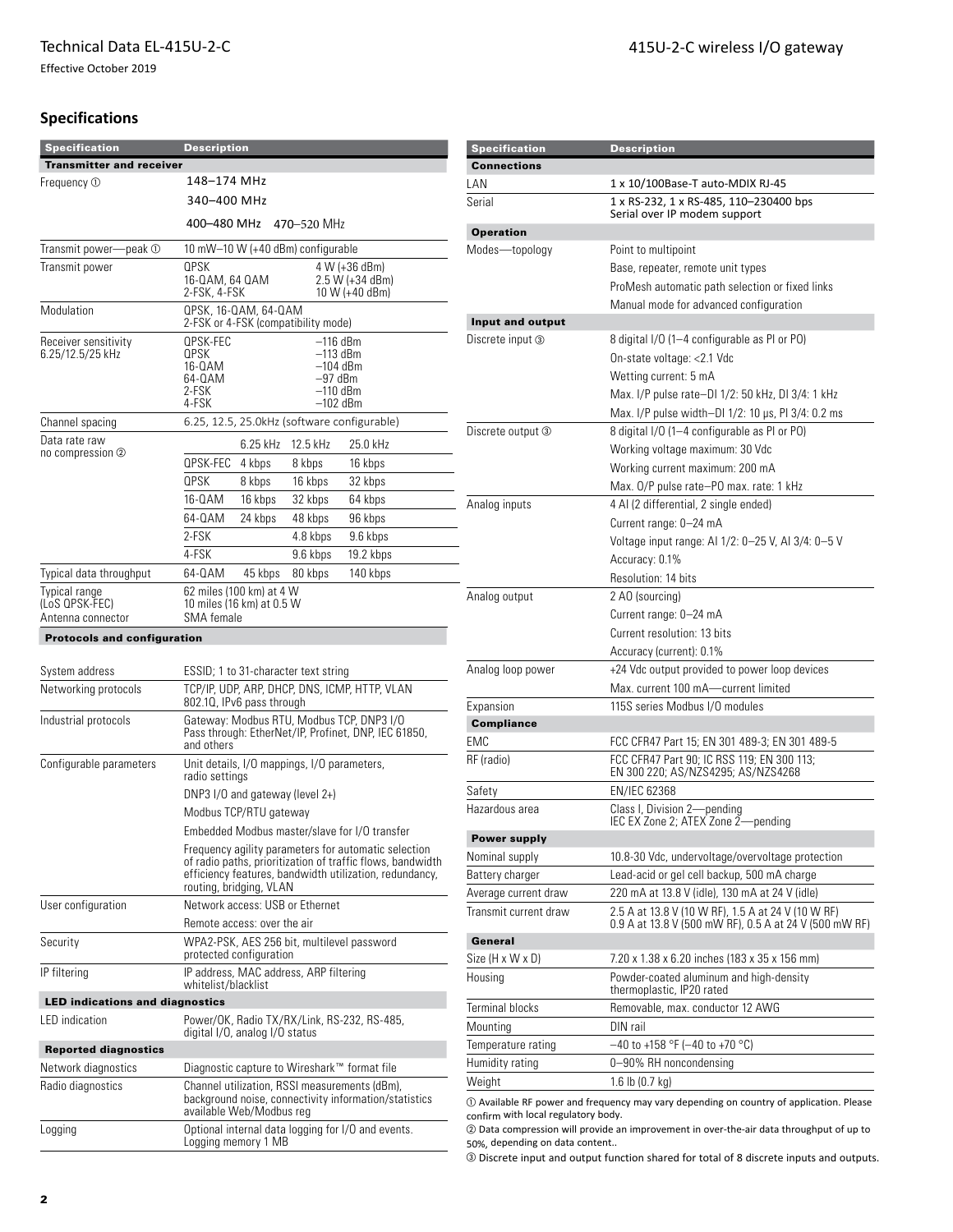## Technical Data EL-415U-2-C

Effective October 2019

## **Accessories**

| <b>Description</b>                                                                             | Product<br>code         |
|------------------------------------------------------------------------------------------------|-------------------------|
| <b>400MHz Antennas</b>                                                                         |                         |
| 400 MHz dipole antenna, N-type female, 2 dBi gain                                              | <b>UDP400-C</b>         |
| 400 MHz collinear antenna, N-type female, 5 dBi<br>gain                                        | <b>BU3-400</b>          |
| 400 MHz collinear antenna, N-type female, 8 dBi<br>gain                                        | <b>BU6-400</b>          |
| 400 MHz Yagi antenna, N-type female, 6 dBi gain,<br>includes bracket                           | YU3-400                 |
| 400 MHz Yagi antenna, N-type female, 9 dBi gain,<br>includes bracket                           | <b>YU6-400</b>          |
| 400 MHz Yagi antenna, N-type female, 12 dBi gain,<br>includes bracket                          | <b>YU9-400</b>          |
| <b>Cables</b>                                                                                  |                         |
| Coaxial cable kit, 9.8 ft (3 m)/<br>32 ft (10 m)/65 ft (20 m), N-type to SMA                   | CC3/10/20-SMA           |
| Coaxial cable tail, 24 in (600 mm), SMA to N-type<br>female or male                            | <b>CCTAIL-SMA-F/M</b>   |
| Ethernet cable, 6 ft (1.8 m), straight through, RJ-45 to<br>RJ-45                              | ETH-C5A                 |
| USB 2.0 configuration cable-Type A to Type B, 1 m<br>long, included with 215U-2/415U-x-C units | <b>CBLUSB-ATOB</b>      |
| <b>Surge diverters</b>                                                                         |                         |
| Coaxial surge diverter, bulkhead N-type female to N-<br>type female                            | <b>CSD-N-6000</b>       |
| Power supply surge diverter, 110 Vac/15 A                                                      | <b>MA15/D/1/SI</b>      |
| Power supply surge diverter, 240 Vac/10 A                                                      | <b>MA15/D/2/SI</b>      |
| I/O interface                                                                                  |                         |
| 215/915/415U series single channel thermocouple<br>adaptor, type j, k, t, cold junction comp   | 915U-TCADP              |
| <b>Mounting brackets</b>                                                                       |                         |
| 415U series flat wall mounting kit                                                             | <b>BR-415-PLATE</b>     |
| Mounting bracket kit for collinear antenna UDP, BU3,<br><b>BU6</b>                             | <b>BR-COL-KIT</b>       |
| Mounting bracket kit for Yagi antennas, YU3, YU6,<br>YU9                                       | <b>BR-YAG-KIT</b>       |
| <b>Power supplies</b>                                                                          |                         |
| DIN rail power supply, 85–264 Vac, 24 Vdc/2.5 A                                                | <b>PS-DINAC-24DC-OK</b> |

# **Ordering**

| <b>Description</b>                                                                                 | <b>Band</b>                               | <b>RF</b> power                        | <b>Product</b><br>code       |
|----------------------------------------------------------------------------------------------------|-------------------------------------------|----------------------------------------|------------------------------|
| Wireless IO/gateway<br>Base/repeater/remote, 96 kbps<br>QAM, 10.4-30 Vdc, 10 W,<br>6.25/12/5/25kHz | 148-174 MHz                               | 10 mW-5 W                              | 415U-F-C1                    |
|                                                                                                    | 340-400 MHz<br>400-480 MHz<br>470-520 MHz | 10 mW-10 W<br>10 mW-10 W<br>10 mW-10 W | 415U-2-C3<br>415U-2-C4       |
|                                                                                                    |                                           |                                        | 415U-2-C5                    |
| 415U-2 wireless Ethernet<br>modem/gateway including<br>IECEx/ATEX for hazardous<br>area use        | 340-400 MHz<br>400-480 MHz                | 10 mW-10 W<br>10 mW-10 W               | 415U-2-C3-EX<br>415U-2-C4-FX |

## **Related products**

| <b>Description</b>                         | <b>Band</b>            | <b>RF</b> power | <b>Product</b><br>code |
|--------------------------------------------|------------------------|-----------------|------------------------|
| <b>Wireless Ethernet</b>                   | 148-174 MHz            | 10 mW-5 W       | 415U E C1              |
| Modem/gateway                              | 340-400 MHz 10 mW-10 W |                 | 415U-E-C3              |
| Base/repeater/remote, 96 kbps              | 400-480 MHz 10 mW-10 W |                 | 415U-E-C4              |
| QAM, 10.4-30 Vdc, 10 W,<br>6.25/12/5/25kHz | 470-520 MHz 10 mW-10 W |                 | 415U-E-C5              |

Redundant base station/repeater 148-174 MHz -10 mW–5 W - 415U-BSR-C1 Redundant base station/repeater 340–400 MHz -10 mW–10 W - 415U-BSR-C3 Redundant base station/repeater 400–480 MHz 10 mW–10 W - 415U-BSR-C4 Redundant base station/repeater 470–520 MHz 10 mW–10 W - 415U-BSR-C5

**Note:** Specifications subject to change.